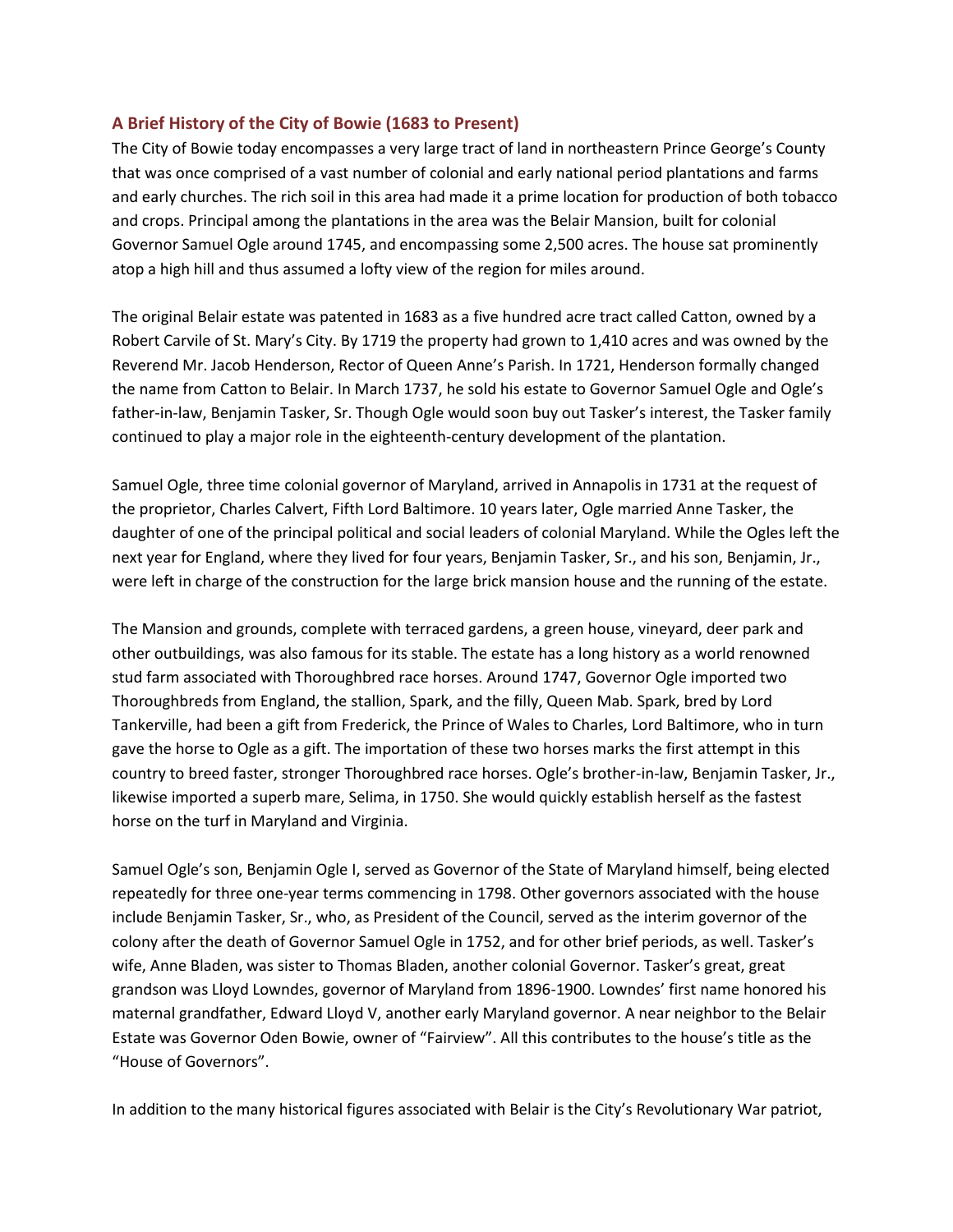Major Thomas Lancaster Lansdale. Lansdale joined the American forces in July, 1776. By December of 1776 he was made Captain in the Fourth Regiment, and was later promoted to Major in the Third Maryland Regiment in 1779. Having been taken a Prisoner of War twice during the Revolution, he served in the colonial forces until the peace was signed in 1783. Major Lansdale's grave records his life from 1748 to 1803. His remains rest in Major Thomas Lancaster Lansdale Park, on Collington Road (MD 197), opposite the Bowie Town Center.

Throughout the 18th and early 19th century, the Ogle family used Belair as a country estate. Their Annapolis townhouse, Ogle Hall, still stands, and serves as the U. S. Naval Academy Alumni House. Benjamin Ogle II sold the Annapolis house in 1815 and again made Belair his family's full-time residence. The Ogles remained at Belair through the next generation, but the financial havoc of the Civil War proved too much for the final owner, George Cooke Ogle, who was forced to sell the estate in 1871. The house passed through a number of hands for the remainder of the century, breaking that trend in 1898 when New York banker James T. Woodward, President of the Hanover Bank, purchased the estate.

The Woodward period marked a substantial revival for the Belair Estate. Woodward, from an old Southern Maryland family, enjoyed making additions to the property as well as to the Mansion itself. Around 1907 he added a new stable building, now restored as the Belair Stable Museum. Upon James' death, his nephew, William, inherited Belair. The Woodward family would later field some of the most important Thoroughbred race horses of the twentieth century under the colors of the Belair Stud Stable. Two Triple Crown winners were raised on the estate. Belair's Gallant Fox took the title in 1930. His son, Omaha, was the Triple Crown winner of 1935. They represent the only father/son horses to have ever captured the Triple Crown. Later, Belair's Nashua would be hailed as the "Horse of the Year" in 1955. The Woodwards, who lived permanently in New York, visited Belair often, a trip easily accomplished by the estate's proximity to the Pennsylvania Railroad Station in Bowie.

Adding to the richness of the area was the region's close proximity to Washington, D.C., and to Baltimore. With what would become Bowie sitting directly between the two great cities, a town naturally developed around the issue of transportation. Discussions as early as the 1850s had centered on creating a railroad into this part of the county, which would then extend down into Southern Maryland. One of the area's principal families, the Bowies, took a strong role in the creation of the railroads in Prince George's County.

In 1853, Col. William D. Bowie succeeded in convincing the Maryland Legislature to charter the Baltimore and Potomac Railroad Company designed to serve Southern Maryland. Oden Bowie served as president of the company. A number of issues caused the effort to flounder initially, and the coming of the Civil War delayed all further plans.

In the aftermath of the War Between the States, the fledgling Baltimore and Potomac Railroad Company gained a powerful ally in the Pennsylvania Railroad, which was looking for a profitable route to establish into Washington, D.C. The U.S. Congress had denied the Pennsylvania Railroad direct access to the Nation's capital, already serviced by the Baltimore and Ohio. However, the Baltimore and Potomac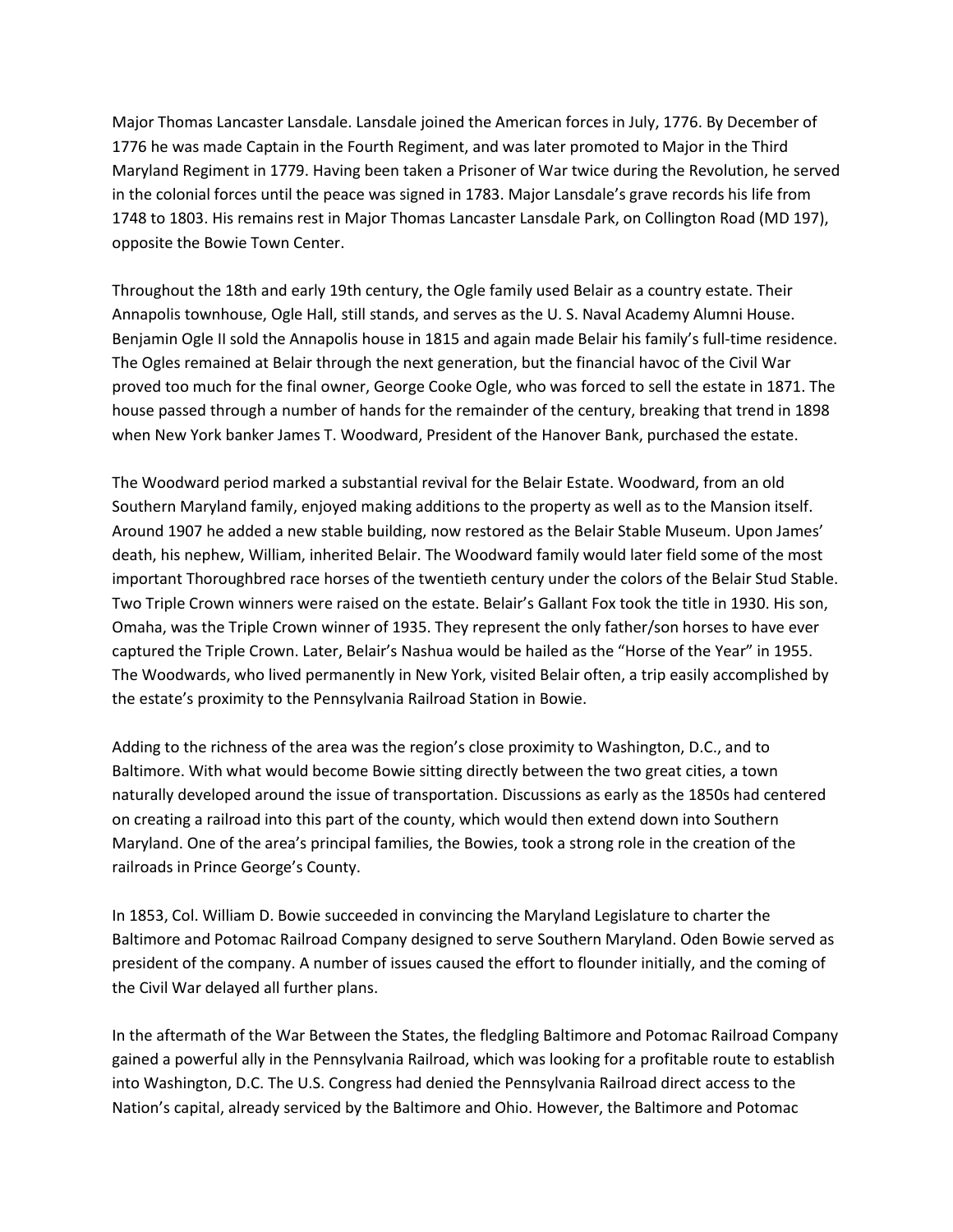charter allowed for spur lines of up to twenty miles to be constructed. The alliance of the Pennsy with the B. and P. not only allowed the B. and P. to build its long-sought line into Southern Maryland, but also allowed the Pennsylvania Railroad to extend a spur to Washington. Train service was inaugurated on July 2, 1872. The "spur" line today serves as an integral part of Amtrak's Northeast Corridor. The original mainline to Southern Maryland, which opened January 1, 1873, is still in use as well, and remains known as the Pope's Creek line.

The junction of the two lines formed a core around which the first real town of Bowie grew up. A developer, Ben Plumb, purchased three hundred acres at the site of the junction, and had it surveyed for town lots which sold for \$25.00 each. Available house plans ranged in size from four to eight rooms, with verandahs surrounding them. Shops, a hotel, railroad buildings, churches and houses began to spring up in the little settlement known as Huntington City. The rail depot itself was always known as the Bowie Station. The Maryland Legislature passed an Act of Incorporation for Huntington on March 3, 1874. The preeminence of the railroad station clearly had more impact, because by May 3, 1880, the Legislature passed another act to change the name of the town to Bowie, a tribute to Governor Oden Bowie whose influence had assisted in the formation of the Baltimore and Potomac Railroad. Later, on April 18, 1916, Bowie would formally incorporate as the Town of Bowie.

A second railroad entered the community when the Baltimore, Washington and Annapolis electric trolley line began service in 1908. The large interurban cars brought rapid transit to the area, with trains that ran hourly, and half hourly, daily. Bowie area stations included High Bridge and Hillmeade. The W.B. & A. ceased to run in 1935, though the line between Baltimore and Annapolis operated until 1950.

Railroads always played a principal role in the Town of Bowie. In 1902, the Pennsylvania Railroad bought out the Baltimore and Potomac, and the name of the line changed at that time. A fire in 1910 destroyed the station buildings, but they were rebuilt in the years following that. The Pennsylvania Railroad electrified the line between Baltimore and Washington in 1935 as train travel modernized as well as sought ways to battle the ever encroaching influence of the automobile. In the early 1970s the Pennsylvania Railroad was acquired by the National Rail Passenger Service (Amtrak), which no longer made stops at the little Bowie Station. In 1989, the Maryland Rail Commuter Service (MARC) moved its local service up the line to a new station at Bowie State University, and the little station fell into disuse. The City of Bowie purchased the structures in 1991, moved the three buildings to their current site, and restored them. The Huntington Railroad Museum opened in 1994. It was joined, in 2006, by the restoration of the 1926 Bowie Building Association structure next door as the "Old Town Bowie Welcome Center and Children's Museum."

In 1908, the Maryland General Assembly established the Maryland Normal and Industrial School, incorporating the Baltimore Colored Normal School into the State Board of Education. Two years later, a farm called "Jericho," just outside of the Town of Bowie was purchased for the construction of the school. It opened in 1911 with four faculty members and sixty students. In 1938 the name changed to the State Teachers College of Bowie, later renamed as the Bowie State College. In 1988 the College became a part of the University of Maryland system as Bowie State University, offering a wide range of